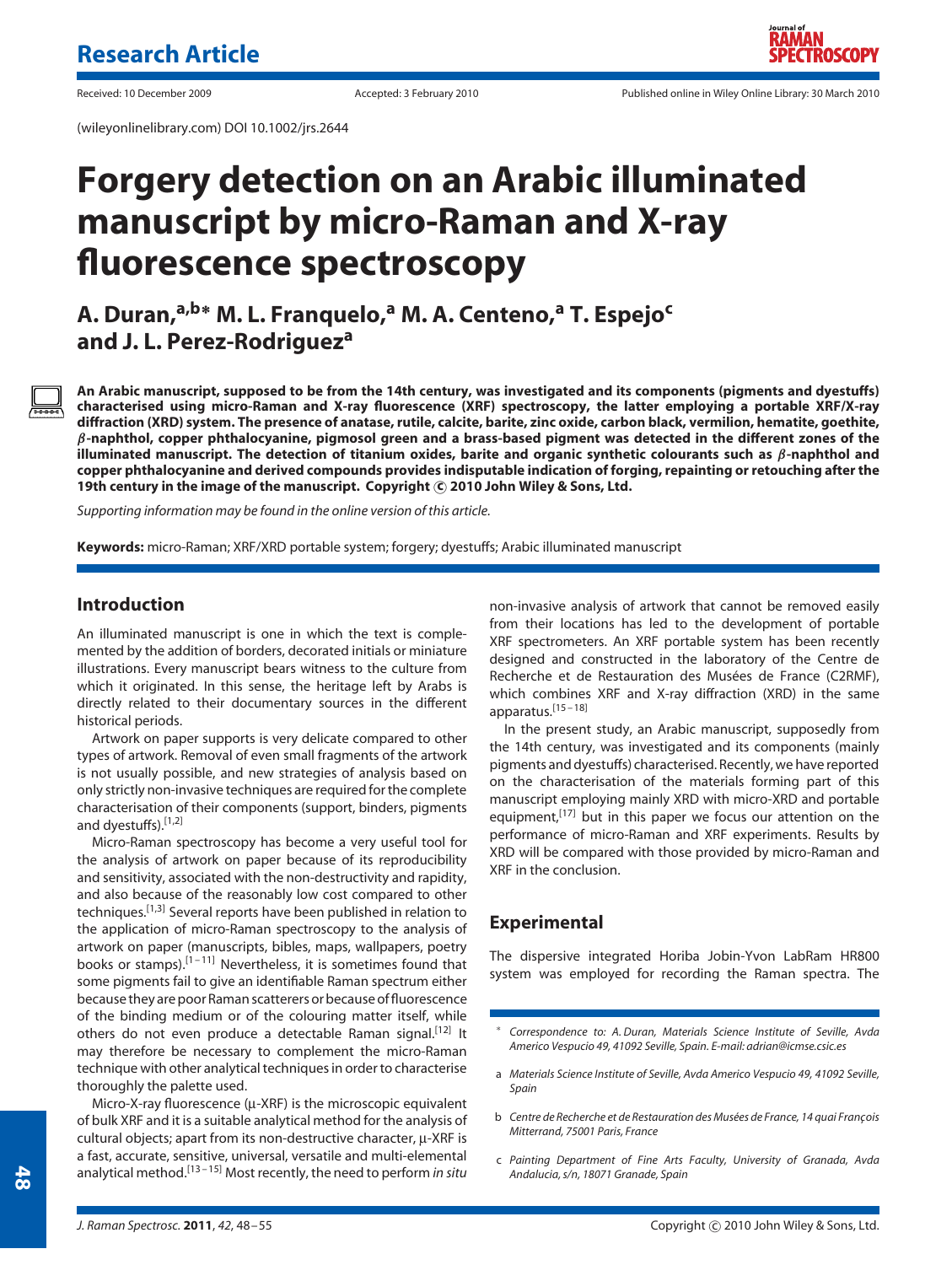

**Figure 1.** Photographs: (a) micro-Raman system setup; (b) XRD/XRF portable system setup; (c-h) illuminated manuscript showing the measurement zones (and magnifications, e–h).

experiments were performed directly on the manuscript as shown in Fig. 1(a). Two external visible diode lasers (solid-state source) are available in this apparatus: at 532.1 nm (green) and at 784.6 nm (red), but we have mainly used 784 nm to minimise fluorescence of the organic medium or of the pigments/dyestuffs themselves. The equipment has a charge-coupled device (CCD) detector and a grating of 600 grooves/mm. An optical microscope is coupled confocally to the Raman spectrometer. Almost all the measurements shown in this paper have been collected at  $50\times$ and  $100\times$  magnifications. The size of most of the analysed zones is approximately of 25  $\mu$ m<sup>2</sup>. Each Raman spectrum was recorded for 8–12 min and with a spectral resolution of 2 cm<sup>-1</sup>. The laser power ranged from 16 to 40 mW to avoid any damage to the manuscript, which is very delicate.

The interpretation of the Raman spectra usually requires some knowledge of the materials under study, in this case, the illuminated manuscript. XRF is being currently used for elemental identification and, when associated with XRD, is very effective for the characterisation of materials and complements the information provided by micro-Raman spectroscopy. The XRD/XRF portable system used is profusely explained in Refs [15–19.] We employed an X-ray tube (40 kV, 700 µA) with a copper anode; the XRF detector was a silicon drift detector (Röntec GmbH) with an active area of 5  $mm<sup>2</sup>$  and full width at half-maximum (FWHM) of 150 eV at 5.9 keV. It was Peltier-cooled to  $-10\degree$ C and was located at 90◦ to the X-ray tube and on the axis normal to the analysed sample surface. At the exit of the tube, we used a slit of 0.5 mm; therefore the measured area was around 9 mm<sup>2</sup> (Fig. 1(b)). An Al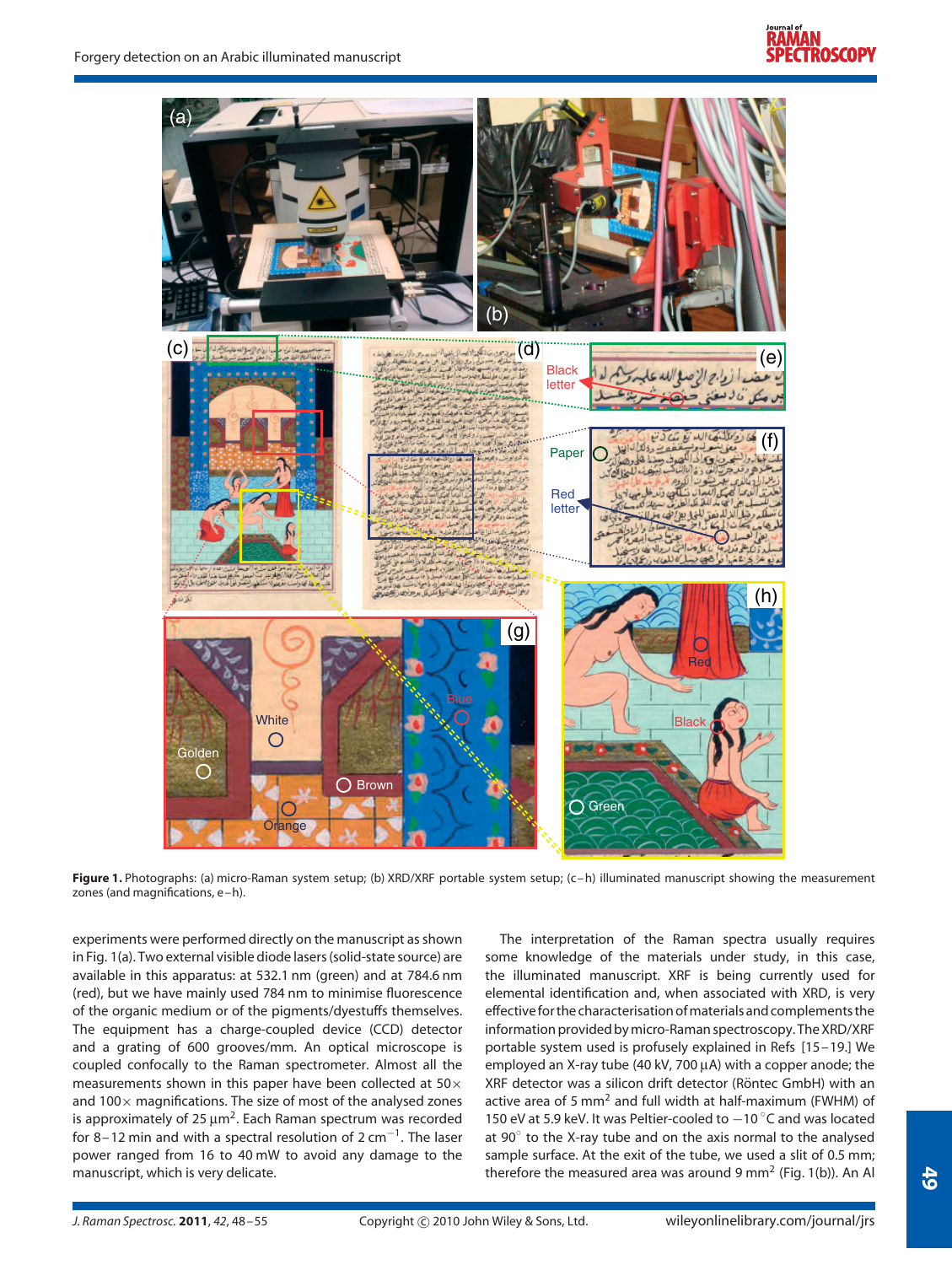

**Figure 2.** XRF spectra of (a) background (paper); (b) white zone of the image; (c) black zone of the image.

filter was used at the exit of the tube for detecting the presence of copper in the blue and green zones. XRD data were collected with imaging plates as a 2D detector.

Figure 1(c–h) shows the different zones measured on the manuscript. The analysed manuscript forms part of the book *Lubab al-Ta'wilfi ma'ani al-tanzil*, written by Al-Jazin (d. 725 H/1324 EC) in the 14th century. The dimensions of the manuscript are 295 mm long and 220 mm wide (Fig. 1(c) and (d)). It contains a woman's scene represented in the *hamman*, which is completed with two written lines at the top and three at the bottom of the folio (Fig. 1(c)). On the other side of the manuscript, comments of some *aleyas* of the *azora* of the bee can be seen (Fig. 1(d)).

# **Results and Discussion**

## **Background**

XRF spectra were collected from a zone of the manuscript where colour is absent (labelled as paper) (Fig. 1(d) and (f)) showing the presence of calcium (Fig. 2(a)). Raman analyses did not reveal the presence of calcium carbonate or calcium sulfate because of problems of fluorescence. The use of calcium sulfates should be ruled out taking into account that the molar ratio Ca/S was different from 1:1 (Fig. 2(a)). The most likely reason would be the presence of calcium carbonate, produced from the carbonation of lime, which is usually employed in parchment manufacture.[6,9]

A common observation in all the coloured zones studied by XRF was the presence of calcium, titanium and zinc, and also barium in almost all cases. Elemental analysis by the XRF technique is difficult in the case of illuminated manuscripts, which comprise a superimposition of coloured layers on a paper support. Data from more than one layer or even from the other side of the manuscript can be recorded in the same spectrum, so the interpretation is not easy.<sup>[1]</sup> These problems could be overcome by using a combination of XRD techniques in transmission and reflection modes.[17]

## **White pigments**

The presence of calcium, barium, titanium and zinc was detected by XRF (Fig. 2(b)) in zones of white (Fig. 1(c) and (g)). Some difficulties appear when trying to distinguish between titanium and barium by XRF in samples containing both elements, due to the overlapping of the lines of emission of both elements: lines  $K\alpha = 4.51$  keV of Ti and L $\alpha = 4.46$  keV of Ba; and K $\beta = 4.93$  keV of Ti and L*β* = 4*.*83 keV of Ba. But the distinction was made possible by searching for other lines of lower intensity, such as L*γ* = 5*.*53 keV of Ba, which are not usually easily distinguishable. Calcium carbonate (CaCO<sub>3</sub>, mineral calcite) was identified in these zones, based on the observation of the characteristic sharp Raman band at 1087 cm<sup>-1[7,20,21]</sup> (Fig. 3(a) and (b)). Titanium dioxide (TiO<sub>2</sub>, anatase) and barium sulfate (BaSO4, barite) were also detected by the presence of their main Raman bands at 141, 193, 392, 447, 511 and 634 cm $^{-1\,[22]}$  and at 989 cm $^{-1}\,[^{23]}$  respectively (Fig. 3(a)).

Titanium dioxide (TiO<sub>2</sub>, rutile) and zinc oxide (ZnO) were also identified in another white zone (not far from the previous one), together with the compounds mentioned before. Zinc white is a particularly difficult pigment to detect by Raman spectroscopy as it is highly fluorescent,<sup>[24]</sup> but in our case it was possible thanks to its Raman bands at 433 and 377 cm<sup>-1</sup> (Fig. 3(b)). Variable amounts of zinc were found by XRF in most areas, suggesting that zinc white is present as a filler/extender or as a component in pigment mixtures.

Calcium carbonate must be seen as an extender and/or filler of the other pigments. Natural barium sulfate was introduced as an artists' material in 1782 but it was not used extensively until the introduction of synthetic barium sulfate in 1810–1820. The presence of barium sulfate has been related to the presence of synthetic organic pigments in some of the most modern samples as well as an extender.<sup>[1]</sup> Zinc white (zinc oxide) and titanium white (titanium dioxides, rutile and anatase) replaced lead white (cerussite and hydrocerussite) in artworks at the beginning of the 20th century.<sup>[1,25]</sup> Taking into account these data, the presence of these compounds in the illuminated manuscript studied provides indisputable evidence for restoration/retouching or forgery.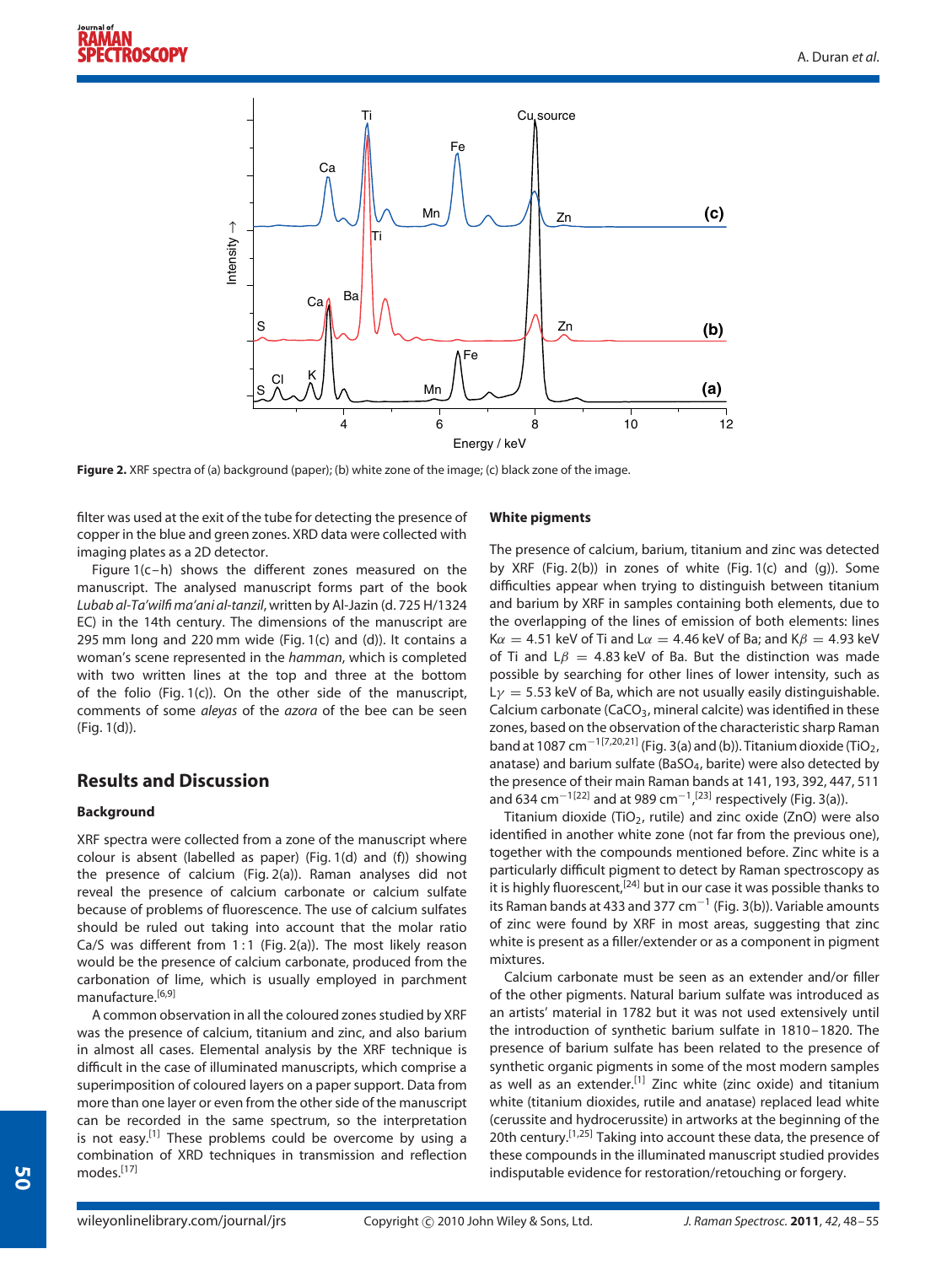

Figure 3. Micro-Raman spectra collected on (a) white zone of the image; (b) other white zone of the image; (c) black letter; (d) black zone of the image.

#### **Black pigments**

#### *Black letters*

The study of the black letters of the manuscript was performed on the text positioned on top of the image (Fig. 1(c) and (e)). No characteristic chemical elements were found in the black letters by XRF. The XRF spectrum is similar to that collected from the paper (Fig. 2(a)). Light elements are not usually detected by our equipment because of the strong absorption in the Be window and in the air (2–3 cm) between the samples and the XRF detector; X-ray transmission in air is about 5% for 3 cm and 40% for 1 cm at the Si K energy (1.74 keV).<sup>[15,16]</sup> In this form, light elements such as phosphorus or carbon are not detected. The detection limits for light elements could be improved by reducing the distance between the sample and the detector or replacing air by helium.<sup>[15]</sup> The micro-Raman study of black letters showed curves typical of carbon black, with bands at 1315 and 1585  $cm^{-1}$  (Fig. 3(c)).

#### *Black zones of the image*

XRF study performed on the black areas of the image (Fig. 1(c) and (h)) did not show the characteristic chemical element responsible for the colour in these zones (Fig. 2(c)). However, micro-Raman spectra collected from these zones showed clearly the presence of carbon-based black, identified by the characteristic broad Raman bands centred near 1330 and 1590 cm<sup>-1</sup> (Fig. 3(d)). The shape of Raman peaks is consistent with that of an amorphous carbonbased black pigment.

Carbon black is the name of a common black pigment, traditionally produced from charring wood; it consists of pure elemental carbon.

#### **Red, orange and brown pigments**

#### *Red letters*

This experiment was carried out on the reverse side of the manuscript (Fig. 1(d) and (f)). The XRF spectrum of the red letters shows mercury and sulfur peaks, two elements that can be related to the red pigment vermilion (HgS) (Fig. 4(a)), and also those corresponding to titanium, zinc and barium. Bands at 254  $cm^{-1}$ (typical of the Hg–S stretching vibrations)[2] and 343 cm−<sup>1</sup> were detected (Fig. 5(a)) by micro-Raman spectroscopy. Vermilion is very easy to detect by Raman spectroscopy, as HgS has a very large scattering cross-section when excited in the red or infrared.<sup>[7,20]</sup>

This mercury sulfide is a red pigment that was frequently used by artists from antiquity until the 20th century. This pigment was traditionally employed on medieval manuscripts.<sup>[24]</sup> Both vermilion from mining sources (also called cinnabar) and from artificial production were used; however, neither XRF nor Raman spectroscopy allows making a distinction between the natural and synthetic variants.<sup>[21]</sup>

Titanium, zinc and barium were detected by XRF in the red and also in the black letters (not labelled, Fig. 1(d) and (f)) written on the reverse of the manuscript, but these elements were not detected by XRF in the black letters on top of the image in the obverse side of the manuscript (Fig. 1(c) and (e)). The measured zones on the reverse (red and black letters, Fig. 1(d) and (f)) coincide with coloured zones of the image on the other side of the manuscript (Fig. 1(c)); in this way, Ti, Zn and Ba collected in the XRF spectra of the red and black letters could come from a coloured layer of the image on the other side because of the large penetration of X-rays.

#### *Reddish zones (red, orange and brown) of the image*

A modern synthetic red colourant has been detected in some red and brown zones (Fig. 1(c), (g) and (h)) thanks to micro-Raman spectroscopy. Figure 6(a)and (b) shows the experimental spectrum collected from a red zone, and Table S1 (Supporting Information) gives the theoretical Raman data of the standard *β*-naphthol (monoazopigment).[26] The experimental bands (at 313, 513, 593, 623, 709, 737, 768, 892, 1039, 1092, 1123, 1155, 1188, 1224, 1238, 1266, 1288, 1336, 1395, 1451, 1485, 1554 and 1586 cm−1) match very well with those from the standard, and therefore we can definitely conclude the presence of this compound.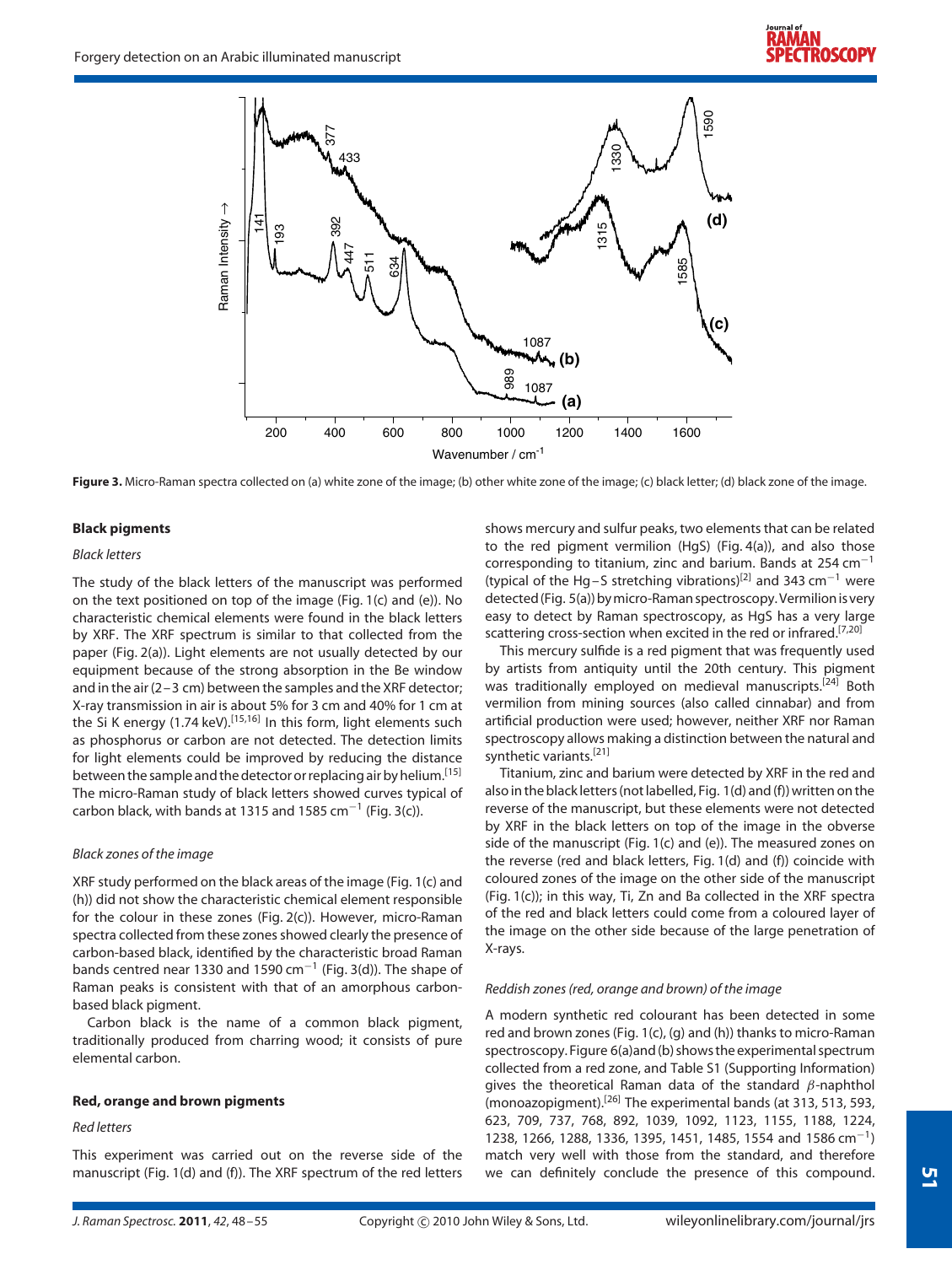

**Figure 4.** XRF spectra of (a) red letter; (b) red zone of the image; (c) orange zone of the image; (d) blue zone of the image (with Al 750-µm filter); (e) golden area of the image.



**Figure 5.** Micro-Raman spectra of (a) red letter; (b) brown zone of the image; (c) orange zone of the image.

Also, bands corresponding to anatase (142 cm−1), rutile (245, 445 and 609 cm<sup>-1</sup>), calcite (1085 cm<sup>-1</sup>), barite (985 cm<sup>-1</sup>), vermilion (252 cm<sup>-1</sup>) and hematite (281 and 402 cm<sup>-1</sup>)<sup>[20,22,23]</sup> (Fig. 6(a) and (b)) were detected in the spectra collected on the red areas. XRF spectra collected from these areas showed the presence of high amounts of calcium, barium, titanium, iron and also a small quantity of zinc and mercury (Fig. 4(b)).

The identification of organic synthetic red colourants in manuscripts, where sampling is not usually an option, is a continuous challenge, and work is being undertaken to explore different options, such as longer wavelength excitation or surfaceenhanced Raman spectroscopy.<sup>[7]</sup> A relatively small group of azo-pigments, which are among the oldest synthetic organic pigments, provides primarily red and a few orange hues. *β*-Naphthol pigments provide colours in the range from orange to medium red. The typical coupling reaction with *β*-naphthol as a coupling component yields such well-known pigments as toluidine and dinitroanaline orange. The first azo-pigments were produced around 1870, and only a few of these are still used today, primarily for inexpensive applications, because the pigments are cheap to manufacture and only moderately lightfast.<sup>[26,27]</sup>

Similar XRF spectra (Fig. 4(c)) were collected from the brown and orange zones of the manuscript (Fig. 1(c) and (g)). Iron is present in very high quantities (even piles-up are visible in spectra at 12.8 and 14 keV). Hematite (Fe<sub>2</sub>O<sub>3</sub>) was clearly identified in the brown zones thanks to its distinctive Raman spectrum (Fig. 5(b)) with bands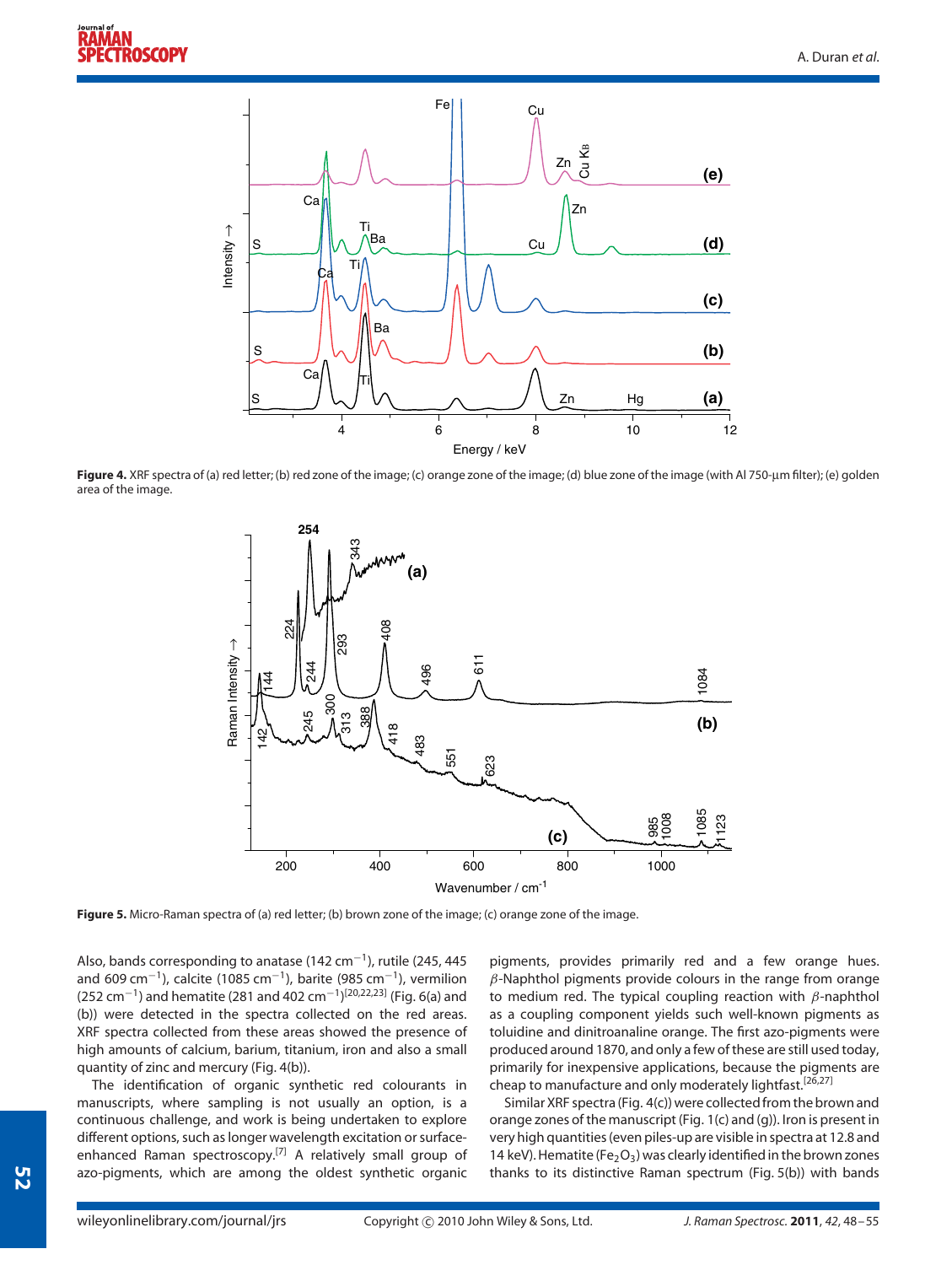

**Figure 6.** Micro-Raman spectra collected on (a) red zone of the image (range 950–1600 cm<sup>−1</sup>); (b) red zone of the image (range 125–650 cm<sup>−1</sup>); (c) green zone of the image; (d) blue zone of the image.

at 224, 244, 293, 408, 496 and 611 cm<sup>-1</sup>.<sup>[20,23]</sup> The broadening of the peak at 611 cm<sup>-1</sup> and the wavenumber shift to higher values could be explained by the presence of magnetite mixed with hematite.<sup>[28]</sup> Calcite (1084 cm<sup>-1</sup>) and anatase (144 cm<sup>-1</sup>) were also detected by micro-Raman spectroscopy. The Raman spectrum collected from an orange zone showed the presence of bands at 245, 300, 388, 418, 483, 551 and 1008 cm−1, attributed to goethite (FeOOH)[20,22,23] and also those corresponding to anatase (142 cm<sup>-1</sup>), calcite (1085 cm<sup>-1</sup>) and barite (985 cm<sup>-1</sup>) as well as of the modern dyestuff detected previously in the red zones (*β*-naphthol azo-pigment) (313, 623, 1123 cm−1) (Fig. 5(c)).

Regarding the iron compounds detected, hematite and goethite are very abundant natural materials, and it is not unusual to detect them on a medieval work of art.<sup>[24]</sup> Goethite is the chromophore of all yellow natural pigments, and hematite that of the red ones.<sup>[28]</sup>

#### **Green and blue synthetic organic pigments**

Copper (Fig. 4(d)) was detected in the green and blue coloured zones (Fig. 1(c), (g) and (h)) by XRF. The use of a copper source is not usual for micro-XRF portable systems since copper fluorescence lines are always present in the spectra collected, preventing the detection of copper in the artwork studied.<sup>[16]</sup> We have used a 750-µm Al filter placed at the exit of the X-ray tube, which allows absorption of all X-rays up to copper emission lines from the tube. In this form, the copper K photons collected come only from the fluorescence signal of the sample analysed.<sup>[16]</sup> Fig. 4(d) shows the spectra collected on a blue zone using the Al filter.

Zones of both colours (green and blue) were complicated to measure by micro-Raman spectroscopy because of the high fluorescence. Several previous works have reported difficulty in clearly identifying certain green pigments due to the weakness of Raman bands and fluorescence masking effects.[29] However, the Raman spectrum collected on an area of this colour showed strong characteristic bands at 682, 739, 772, 1207, 1277, 1332, 1439 and 1530 cm−<sup>1</sup> (Fig. 6(c)), which match the Raman spectral features of chlorinated copper phthalocyanine (Table S1). Similarly, copper phthalocyanine (bands at 679, 746, 778, 830, 952, 1107, 1142, 1306, 1339, 1450 and 1527 cm<sup>-1</sup>) (Fig. 6(d)) was detected in blue areas (Table S1). In these zones, rutile, calcite (1082, 1084 cm−1), anatase and barite (980, 982 cm<sup>-1</sup>) were also detected, but only a part of the experimental spectrum is shown in Fig.  $6(c)$  and  $(d)$ .<sup>[22,27]</sup>

Until mid-18th century, the materials forming part of the artwork corresponded to pigments known since antiquity, even though by that time others had already been artificially synthesised and were available.<sup>[1]</sup> By the end of the 19th century, synthetic organic pigments were gradually introduced into the market and started to replace inorganic pigments as artists' pigments, such as lithographic inks, where their main advantage was that they had hues not accessible with inorganic pigments alone.<sup>[30]</sup> Their industrial manufacture has always been a by-product of the dyestuff industry.<sup>[27]</sup> Copper phthalocyanine (also called blue phthalocyanine) was first synthesised in 1935. It is a bright, greenish-blue crystalline synthetic blue pigment, frequently used in paints and dyes, with high covering power and resistance to the effects of alkalis and acids.<sup>[29-31]</sup> The chlorinated copper phthalocyanine (also called pigmosol green and phthalocyanine green) is a phthalocyanine blue in which most of the hydrogen atoms are replaced with chlorine. It has a bright, high-intensity green colour.[29,31]

The presence of synthetic organic colourants such as phthalocyanines blue and green and *β*-naphthol (azo-pigment), used in dyestuffs, is an indisputable indication that the manuscript was retouched after 19th century.

#### **Brass pigments**

The detection of compounds responsible for the golden areas (Fig. 1(c) and (g)) was not easy. XRF spectra collected on these zones did not show the characteristic chemical elements. A noticeable amount of zinc and copper was detected (Fig. 4(e)), but both elements are present in all the coloured zones studied by XRF. Zinc oxide is possibly present in almost all the areas; copper fluorescence lines always appear because of the use of a source of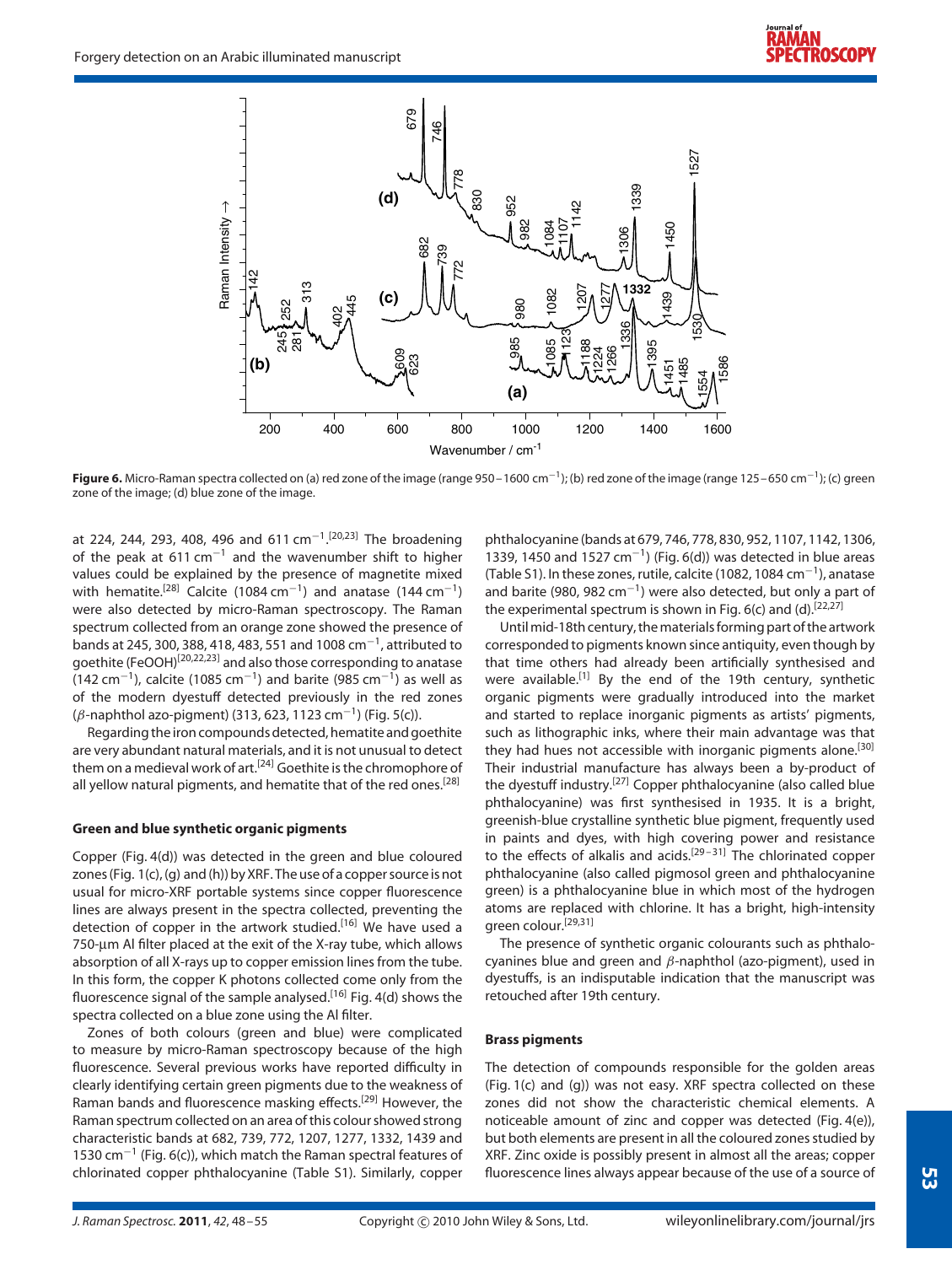copper, although in this case the line Cu Kß is clearly visible showing the definite presence of this element in this area.<sup>[16]</sup> Experiments using the Al filter also show the presence of copper. The presence of elements such as copper and zinc or alloys containing both could not be directly ascertained by Raman spectroscopy.

The determination was possible by XRD, which was performed with the XRD/XRF portable system at the same time as the XRF measurements. Diffraction peaks at  $2\Theta = 42.5^\circ$  and  $49.5^\circ$  were observed and assigned to brass (copper–zinc alloy).

The use of brass to make the colourant is not very common and rarely documented. The use of a brass ink can be justified by the fact that a copper–zinc alloy poor in zinc (between 10 and 18%) shows a pleasing golden yellow colour and is a cheaper alternative to gold.<sup>[6]</sup> A few examples of the use of brass-like pigment can be seen in medieval manuscripts.<sup>[6,32,33]</sup>

# **Conclusions**

An Arabic illuminated manuscript was studied by means of micro-Raman and XRF. The palette used to illuminate the artwork and to write the text was completely characterised.

The materials identified in the text (letters) were the following: vermilion, carbon black and possibly calcite. In the different coloured zones of the image, we have observed the presence of anatase, rutile, calcite, barite and zinc oxide employed as white pigment and/or extenders and fillers; carbon black as black pigment; hematite and goethite as reddish pigments and *β*-naphthol as colourant forming part of the red dyestuff; phthalocyaninederived compounds as organic colourants of the blue and green dyestuffs; and, finally, a brass-based pigment in the golden area.

The detection of titanium oxides (anatase and rutile), barite and organic synthetic colourants such as *β*-naphthol or copper phthalocyanine and derived compounds only in the image provides an indisputable indication of forgery, repainting or retouching after the 19th century in some zones of the manuscript. However, the written text (letters) could be original (from the 14th century). The analyses we have conducted and presented in this paper lead us to declare that the images were possibly copied from another document recently, reusing an old written folio, to sell it as an original souvenir later.

The combination of the molecular information provided by micro-Raman spectroscopy and the elemental information obtained by means of XRF gives a complete overview of the compounds present on the studied artwork.

Table S2 shows the list of compounds detected by the XRD systems (experiments performed in transmission – µ-XRD – and reflection – XRD portable – modes)<sup>[17]</sup> and those by micro-Raman spectroscopy and XRF. The organic synthetic colourants and the black pigments were detected only by Raman spectroscopy, and the brass-based pigment only by XRD. The identification of the rest of compounds was possible by employing both techniques; the coincidence in the other results was almost total as shown in Table S2. The combination of the different XRD procedures allowed definite conclusions to be drawn on the layer distribution of the materials in the manuscript.<sup>[17]</sup>

#### **Acknowledgements**

The authors acknowledge assistance from the C2RMF-AGLAE staff (especially Dr Jacques Castaing), English editing from one the reviewers and financial support from contracts MEC/FECYT 2007, JAE Doc 088, the program EU-ARTECH (FP6, European Union, contract RII3-CT-2004-506171) and the projects MAT2008- 02008MAT (National I+D+I 2008-2011) and P08-HUM04188 (Excellency).

#### **Supporting information**

Supporting information may be found in the online version of this article.

## **References**

- [1] K. Castro, A. Sarmiento, E. Princi, M. Pérez-Alonso, M. D. Rodríguez-Laso, S. Vicini, J. M. Madariaga, E. Pedemonte, *Trends Anal. Chem.* **2007**, *26*(5), 347.
- [2] V. Hayez, S. Denoël, Z. Genadry, B. Gilbert, J. Raman Spectrosc. 2004, *35*, 781.
- [3] D. Bersani, P. P. Lottici, F. Vignali, G. Zanichelli, *J. Raman Spectrosc.* **2006**, *37*, 1012.
- [4] P. Vandenabeele, L. Moens, in *Comprehensive Analytical Chemistry* (Eds: K. Janssens, R. Van Grieken), Elsevier: Amsterdam (Netherlands), **2004**, pp 634.
- [5] W. Faubel, S. Staub, R. Simon, S. Heissler, A. Pataki, G. Banik, *Spectrochim. Acta Part B* **2007**, *62*, 669.
- [6] M. Aceto, A. Agostino, E. Boccaleri, F. Crivello, A. Cerutti Garlanda, *J. Raman Spectrosc.* **2006**, *37*, 1160.
- [7] K. Trentelman, N. Turner, *J. Raman Spectrosc.* **2009**, *40*, 577.
- [8] T. D. Chaplin, R. J. H. Clark, D. Jacobs, K. Jensen, G. D. Smith, *Anal. Chem.* **2005**, *77*, 3611.
- [9] K. Castro, N. Proietti, E. Princi, S. Pessanha, M. L. Carvalho, S. Vicini, D. Capitani, J. M. Madariaga, *Anal. Chim. Acta* **2008**, *623*, 187.
- [10] R. J. H. Clark, S. Mirabaud, *J. Raman Spectrosc.* **2006**, *37*, 235.
- [11] T. D. Chaplin, A. Jurado-Lopez, R. J. H. Clark, D. R. Beech, *J. Raman Spectrosc.* **2004**, *35*, 600.
- [12] S. Bruni, F. Cariati, F. Casadio, L. Toniolo, *Spectrochim. Acta Part A* **1999**, *55*, 1371.
- [13] D. N. Papadopoulou, G. A. Zachariadis, A. N. Anthemidis, N. C. Tsirliganis, J. A. Stratis, *Talanta* **2006**, *68*, 1692.
- [14] D. N. Papadopoulou, G. A. Zachariadis, A. N. Anthemidis, N. C. Tsirliganis, J. A. Stratis, *Spectrochim. Acta Part B* **2004**, *59*, 1877.
- [15] L. de Viguerie, A. Duran, A. Bouquillon, V. A. Solé, J. Castaing, P. Walter, *Anal. Bioanal. Chem.* **2009**, *395*(7), 2219.
- [16] A. Gianoncelli, J. Castaing, L. Ortega, E. Dooryhée, J. Salomon, P. Walter, J. L. Hodeau, P. Bordet, *X-Ray Spectrom.* **2008**, *37*(4), 418.
- [17] A. Duran, J. L. Perez-Rodriguez, T. Espejo, M. L. Franquelo, J. Castaing, P. Walter, *Anal. Bioanal. Chem.* **2009**, *395*(7), 1997.
- [18] S. Pages-Camagnam E. Laval, D. Vigears, A. Duran, ´ *Appl. Phys. A* **2009**, in press.
- [19] A. Duran, J. Castaing, P. Walter, *Appl. Phys. A* **2009**, in press.
- [20] M. L. Franquelo, A. Duran, L. K. Herrera, M. C. Jimenez de Haro,
- J. L. Perez-Rodriguez, *J. Mol. Struct.* **2009**, *924–926*, 408. [21] G. Van der Snickt, W. de Nolf, B. Vekemans, K. Janssens, *Appl. Phys.*
- *A* **2008**, *92*, 59. [22] Jovin Yvon Commercial Databases: www.horiba.com/scientific/ products/raman-spectroscopy/accesories/raman-spectral-libraries (Ancient pigments).
- [23] I. M. Bell, R. J. H. Clark, P. J. Gibbs, *Spectrochim. Acta Part A* **1997**, *53*, 2159.
- [24] L. Burgio, R. J. H. Clark, R. R. Hark,*J. Raman Spectrosc.* **2009**, *40*, 2031. DOI 10.1002/jrs.2364.
- [25] R. J. Gettens, G. L. Stout, *Painting Materials*, Dover Publications Inc.: New York, **1966**, pp 334.
- [26] N. C. Scherrer, Z. Stefan, D. Francoise, F. Annette, K. Renate, *Spectrochim. Acta Part A* **2009**, *73*, 505.
- [27] W. Herbst, K. Hunger, *Industrial Organic Pigments: Production, Properties and Applications* (3rd edn), Wiley-VCH: Weinheim, Germany, **2004**, pp 630.
- [28] F. Froment, A. Tournié, P. Colomban, J. Raman Spectrosc. 2008, 39, 560.
- [29] M. J. Campos-Sunol, M. J. de la Torre-Lopez, M. J. Ayora-Canada, A. Domínguez-Vidal, *J. Raman Spectrosc.* **2009**, *40*, 2104. DOI 10.1002/jrs.2379.